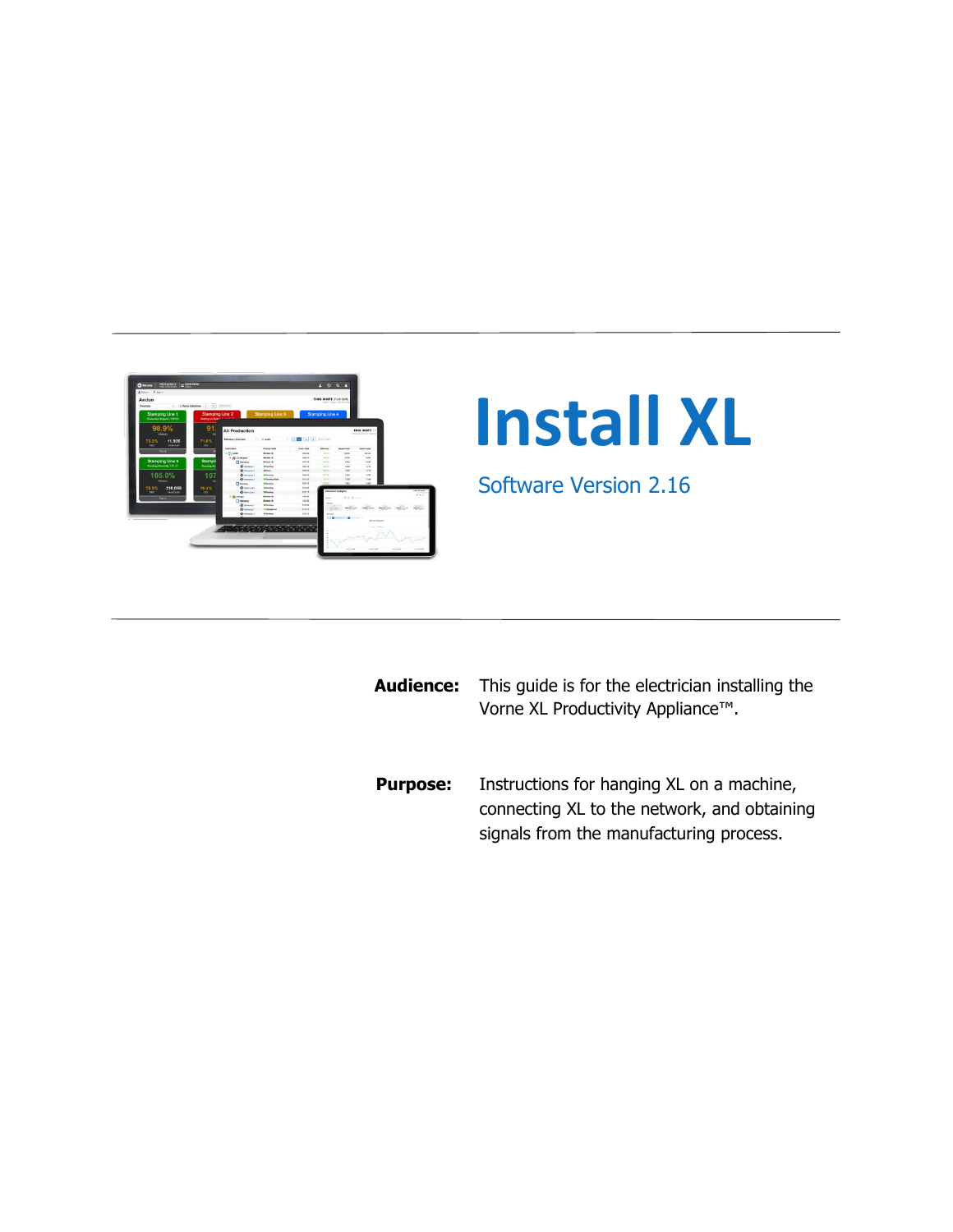# Table of Contents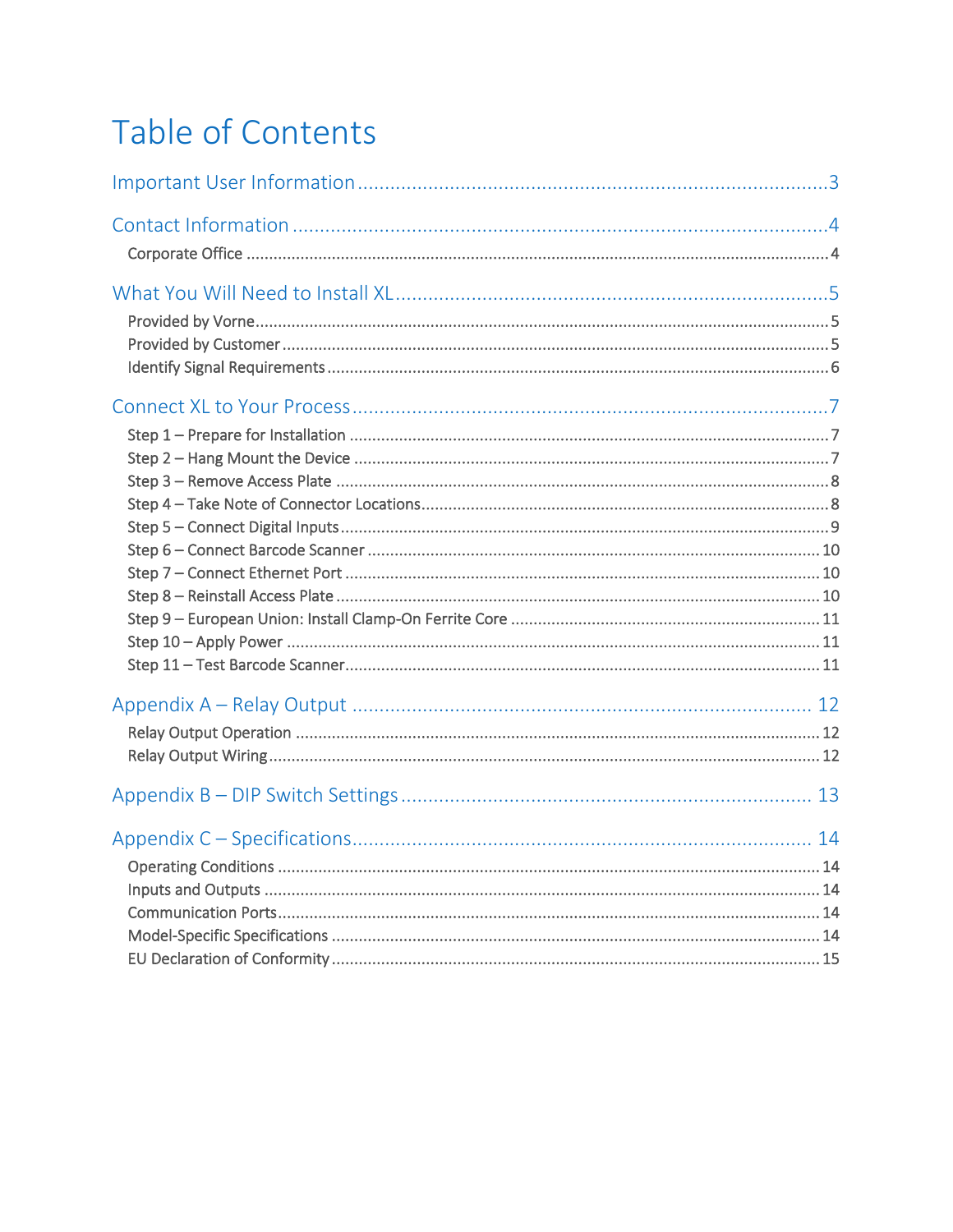# <span id="page-2-0"></span>Important User Information

XL products are not designed or intended for control applications and MUST NOT be used for control applications under any circumstances. There are fundamental differences in the design methodology of a control product such as a Programmable Logic Controller (PLC) and a non-control product such as an XL device. Outputs (e.g., relays) are provided for annunciation only, and MUST NOT be used for control purposes.

This product is designed and intended for use solely in indoor industrial applications and MUST be installed by a qualified electrician.

This product is designed and intended for use solely in a secure, private network environment.

It is the responsibility of all persons applying this product to a given installation and/or application to carefully review the installation and/or application to evaluate and ensure the suitability of this product for the intended application.

This documentation, including any examples, diagrams, and drawings, is intended to provide information for illustrative purposes only. Because of the differences and varying requirements of different installations and applications, Vorne Industries, Inc. cannot assume responsibility or liability for actual use, including use based on any examples, diagrams, and drawings.

In no event will Vorne Industries, Inc. be responsible or liable for indirect or consequential damages resulting from the use or application of this product. Please carefully review the Vorne Product Warranty Statement at [www.vorne.com/warranty.htm](https://www.vorne.com/warranty.htm) and the Vorne Sales Terms and Conditions at [www.vorne.com/terms.htm.](https://www.vorne.com/terms.htm) Vorne Industries, Inc. makes no warranties express or implied except as expressly stipulated in our Product Warranty Statement.

While the information in this document has been carefully reviewed for accuracy, Vorne Industries, Inc. assumes no liability for any errors or omissions in the information.

Vorne Industries, Inc. reserves the right to make changes without further notice to any products described in this documentation.

**Important Legal Notice:** US Patent US9100248, US9633135, US9864961, US10909480 EP Patents EP2145452, EP2381649, Canadian Patents CA2686313, CA2786004, Mexican Patents MX381115, MX354053. Additional patents pending. Copyright © 2022 Vorne Industries, Inc. Vorne, XL and other Vorne Industries, Inc. trademarks described herein are the exclusive property of Vorne Industries, Inc. All other trademarks are the property of their respective owners. This product and its associated software and documentation (collectively "the Product") contains Vorne Industries, Inc. proprietary material, and is further protected by statute and applicable international treaties. The Product may not be reverse engineered or used in any manner for competitive purposes without the prior express written consent of Vorne Industries, Inc. Any rights not expressly granted herein are reserved.



**SHOCK HAZARD:** This product has more than one source of power. Relay outputs may be at mains potential from a secondary power source. Always disconnect power from all power sources before installing or servicing the XL device, and before opening the user access plate. Do not reapply power until the access plate has been reinstalled and securely closed. Failure to follow these precautions could result in personal injury or death due to electric shock.



**ATTENTION:** This product must be operated at or below Pollution Degree 2 (an environment where only nonconductive pollution occurs except for occasional and temporary conductivity caused by condensation) and Over Voltage Category II (circuits directly connected to local-level distribution).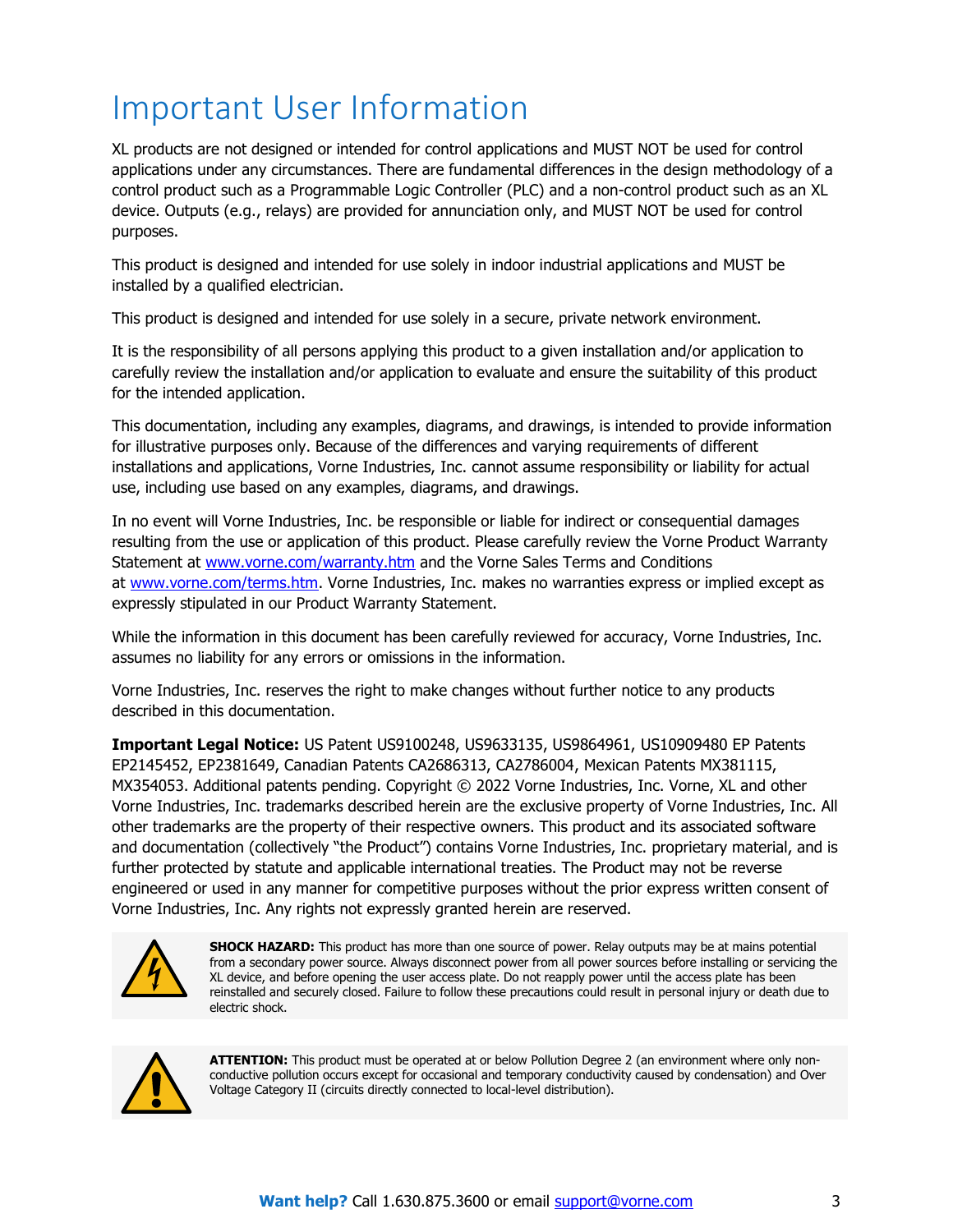# <span id="page-3-0"></span>Contact Information

## <span id="page-3-1"></span>Corporate Office

| <b>Address:</b> | Vorne Industries, Inc.     |
|-----------------|----------------------------|
|                 | 1445 Industrial Drive      |
|                 | Itasca, IL 60143-1849, USA |
| <b>Phone:</b>   | +1.630.875.3600            |
| Fax:            | +1.630.875.3609            |
| <b>Website:</b> | www.vorne.com              |

#### Sales and Support (USA and Canada)

We are available Monday through Friday from 8:00 AM to 6:00 PM CST (UTC-6:00).

**Toll-Free Phone:** +1.877.767.5326 **Sales Email:** [sales@vorne.com](mailto:sales@vorne.com)

**Support Email:** [support@vorne.com](mailto:support@vorne.com)

#### Sales and Support (European Union)

Within the European Union, Vorne products are distributed by the following companies:

| <b>Company Name</b>                  | l Office Location                                                              |
|--------------------------------------|--------------------------------------------------------------------------------|
| <b>Action Coaching International</b> | Koningin Astridlaan 74, 2820 Bonheiden, Belgium                                |
| <b>LineView Solutions</b>            | Innovation Campus, 33 Greenhill, Blackwell, Bromsgrove, B60 1BL United Kingdom |
| <b>TOMSoft</b>                       | ul. Bociana 22a, 31-231 Kraków, NIP 676-11-58-054, Poland                      |

#### Sales and Support (International)

Vorne has an extensive network of international partners. More information can be found at: [https://www.vorne.com/about-us/xl-partners.htm.](https://www.vorne.com/about-us/xl-partners.htm)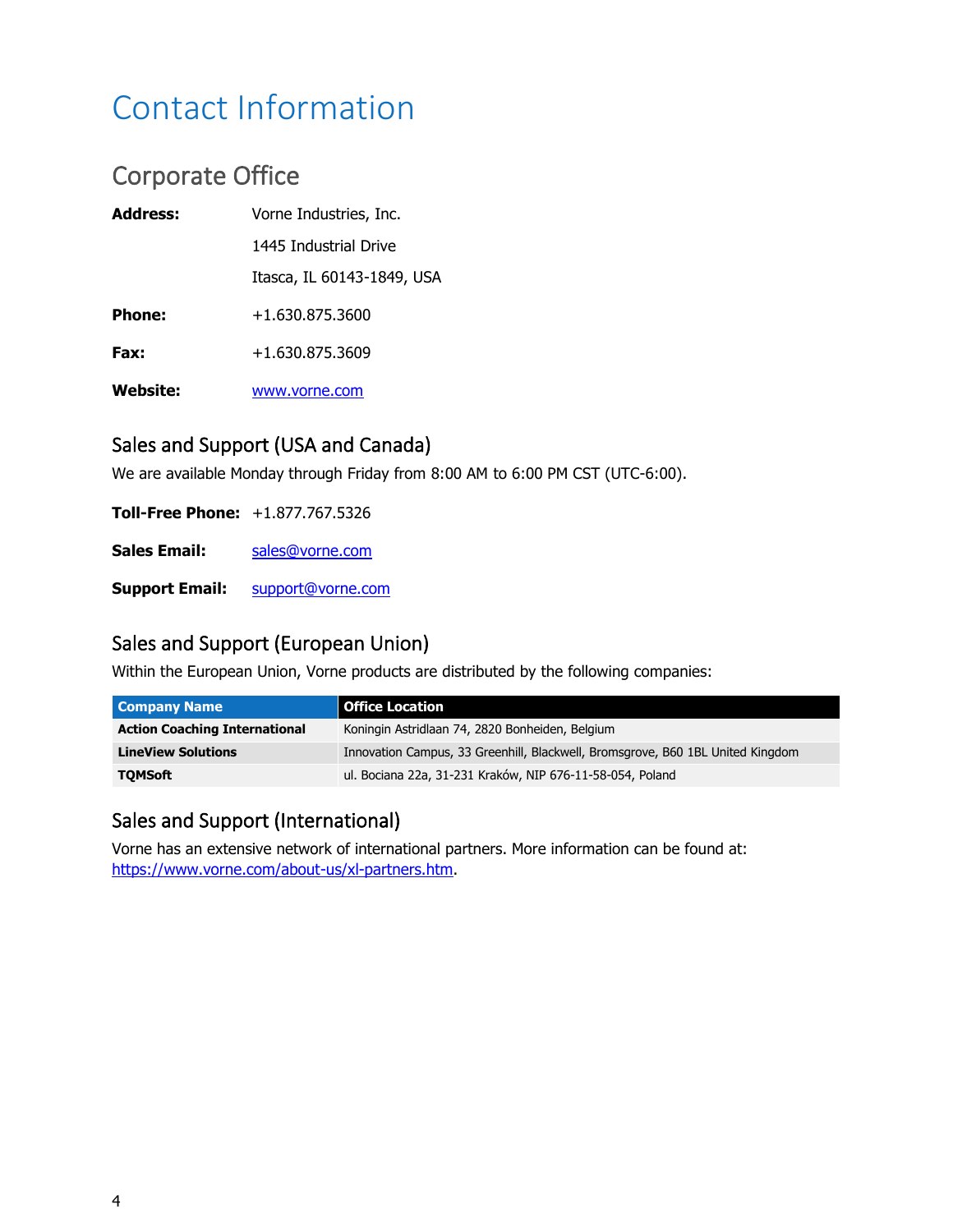# <span id="page-4-0"></span>What You Will Need to Install XL

## <span id="page-4-1"></span>Provided by Vorne

#### XL Productivity Appliance™

| <b>Item</b>                | <b>Description</b>                                                                                                                                                                                                                                       |
|----------------------------|----------------------------------------------------------------------------------------------------------------------------------------------------------------------------------------------------------------------------------------------------------|
| XL Productivity Appliance™ | Your XL device, which includes an integrated scoreboard, digital I/O, production monitor,<br>data warehouse, web server, and browser-based reporting platform.                                                                                           |
| <b>XL Power Cord</b>       | Detachable power cord with IEC female connector.                                                                                                                                                                                                         |
| <b>Ferrite Cable Clamp</b> | Cylindrical ferrite clamp. (Included only for products sold within the European Union)                                                                                                                                                                   |
| <b>XL Documentation</b>    | Includes:<br><b>• Meet XL</b> (for the person who wants a deeper understanding of the XL platform)<br><b>Configure XL</b> (for the person responsible for driving improvement with XL)<br><b>Example:</b> Install XL (for the electrician installing XL) |

#### XL Barcode Kit (Optional - Highly Recommended)

| l Item                | <b>Description</b>                                                                                                                                                                                                           |
|-----------------------|------------------------------------------------------------------------------------------------------------------------------------------------------------------------------------------------------------------------------|
| <b>XL Barcode Kit</b> | Optional (but highly recommended). Includes 2D barcode scanner, XL interface cable, and<br>AC adapter.                                                                                                                       |
|                       | In most applications, the operator uses a barcode scanner to scan down reasons and start<br>new part runs. The barcode scanner can also be used to scan the start of changeovers<br>and/or log rejects (counts and reasons). |

## <span id="page-4-2"></span>Provided by Customer

| <b>Item</b>              | <b>Description</b>                                                                                                                                                                                            |  |  |  |  |
|--------------------------|---------------------------------------------------------------------------------------------------------------------------------------------------------------------------------------------------------------|--|--|--|--|
| <b>Digital Inputs</b>    | Most discrete manufacturing processes provide XL with a pulsing 5-24V DC digital In Count<br>digital input. The In Count is used by XL to calculate counts and to track cycles.                               |  |  |  |  |
|                          | Optionally a second Out Count digital input can be provided to track OEE Quality. This signal<br>can be generated by either one or more Reject Count sensors, a Good Count sensor, or the<br>barcode scanner. |  |  |  |  |
|                          | If the process does not have the capability to provide a pulsing count signal, XL can receive a<br>run/down signal. Refer to the <b>Deploy XL: Manual Run Detection</b> document for more<br>information.     |  |  |  |  |
| <b>Network Drop</b>      | Network connection for CAT5 or better Ethernet cable.                                                                                                                                                         |  |  |  |  |
| <b>Ethernet Cable</b>    | CAT5 or better Ethernet cable. Straight-through or crossover.                                                                                                                                                 |  |  |  |  |
| <b>Mounting Hardware</b> | Refer to Step 2 - Hang Mount the Device in the Connect XL to Your Process chapter<br>for chain specifications.                                                                                                |  |  |  |  |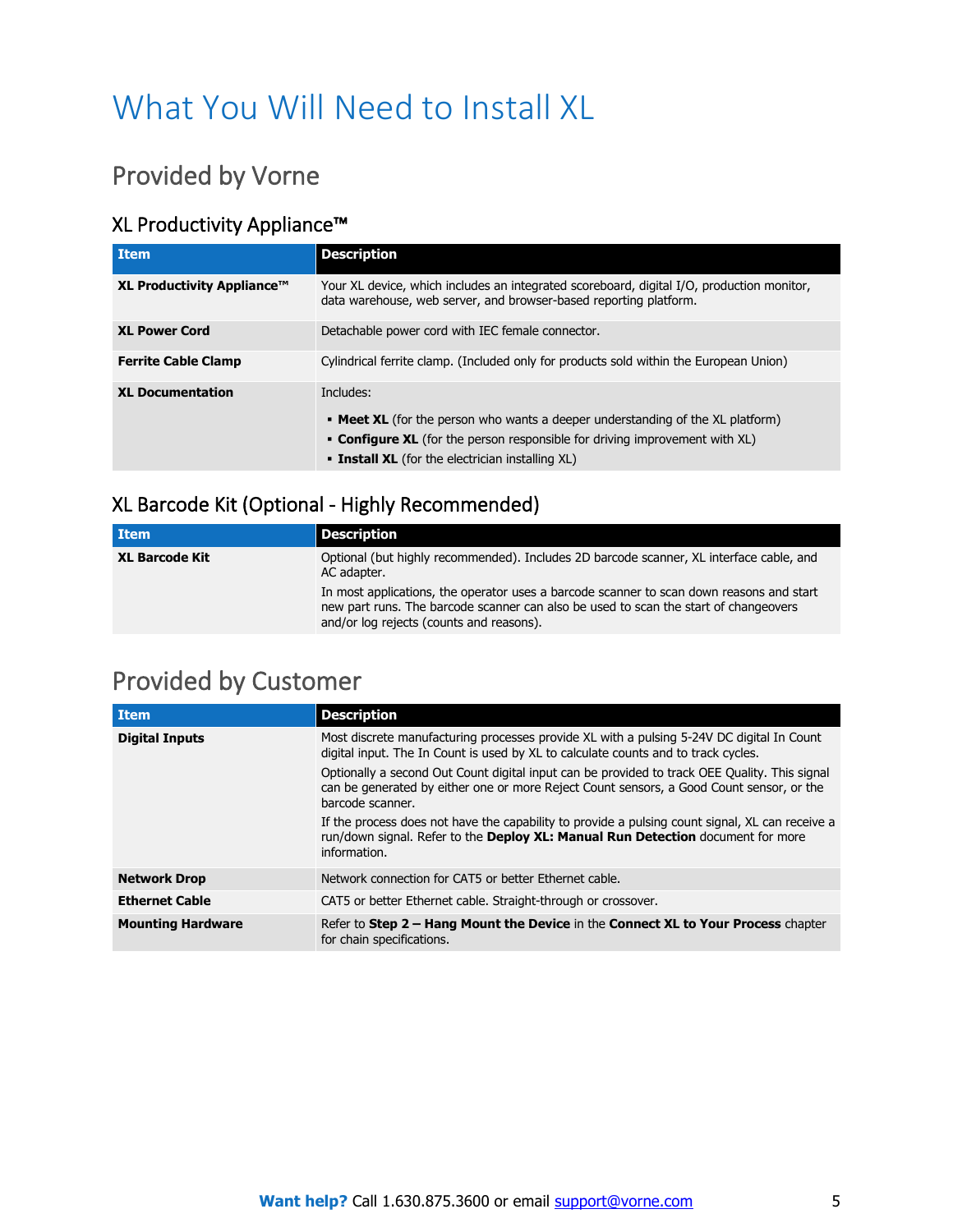## <span id="page-5-0"></span>Identify Signal Requirements

#### Install XL on a Single-Step Process

If XL is being installed on a single-step manufacturing process:



- **In Count (Required)**: Counts pieces entering the process and detects Down Time. This signal should be configured as the Cycle Input to measure cycles and detect slow cycles and small stops.
- **Out Count (Optional)**: Counts pieces exiting the process. Can be either Good Count or Reject Count (but not both). As an alternative, instead of using a digital input, the operator can use the barcode scanner to provide Reject Counts (with reasons).

#### Install XL on a Multiple-Step Process

If you are monitoring a manufacturing process with multiple steps, you should measure losses at the constraint. XL can receive a dedicated cycle digital input sourced from the constraint. If XL is being installed on a multiple-step manufacturing process:



- **In Count (Required)**: Counts pieces entering the process.
- **Cycle Input (Optional)**: You can provide a signal as the Cycle input to measure cycles, and down time at the constraint, if the constraint is not the source of the In Count.
- **Out Count (Optional):** Counts pieces exiting the process. Can be either Good Count or Reject Count (but not both). As an alternative, instead of using a sensor, the operator can use the barcode scanner to provide Reject Counts (with reasons).

#### Signal Variations

In addition to the two scenarios above, there are a few common signal variations:

- **No Counts**: If the process has no counts, XL can track Run and Down time using an on/off signal. For more information about this operation refer to the **Deploy XL: Manual Run Detection** guide.
- **No Out Count**: Technically, the Out Count is optional. However, an Out Count is required to calculate quality metrics (including OEE Quality).
- **Multiple Out Counts:** The Out Count (Good Count or Reject Count) can be taken from multiple points of the manufacturing process.
- **End of Line Count:** A standalone counter typically used to count packaged product at the end of the manufacturing process.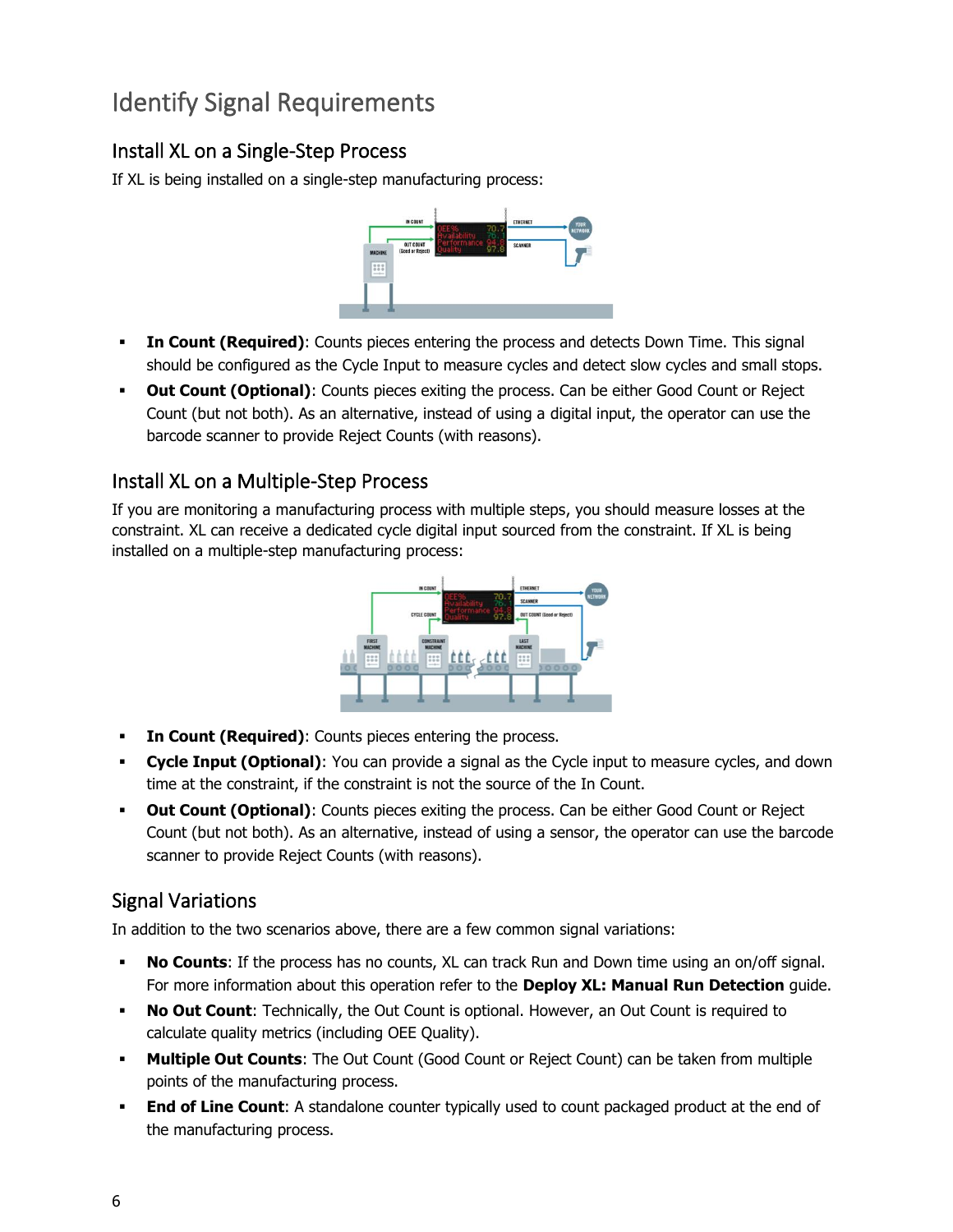# <span id="page-6-0"></span>Connect XL to Your Process

XL is designed to easily integrate with your existing process using sensors (e.g., photoelectric or proximity), relays, encoders, or PLC outputs. It **must** be installed by a qualified electrician.

## <span id="page-6-1"></span>Step 1 – Prepare for Installation

There are four important pieces of information to obtain before starting the installation:

- 1. Determine where the digital inputs will be coming from [\(described in the previous chapter\)](#page-5-0).
- 2. Determine where the ethernet drop will be located (used to access the XL web page interface).
- 3. Determine where the barcode scanner will be located (used by operators to enter down reasons). Place the barcode scanner near where the operator restarts the process after a stop.
- 4. Determine where the XL Productivity Appliance™ will be located (determine the optimum location for viewing across the manufacturing process).

## <span id="page-6-2"></span>Step 2 – Hang Mount the Device

The XL device is designed to be hang-mounted (i.e., suspended from a pair of chains).

- Chain must have a working load limit of not less than 400 pounds (182 kilograms).
- Chain material must be appropriate for the environment; for example, type 304L stainless steel for severe environments.
- Chain must be attached to each of the two end plates of the XL device through the provided mounting holes, each measuring a nominal 0.5" (12.7 mm) in diameter.

Attachment to the support structure and attachment to the XL device must use attaching devices (e.g., shackles) with the same working load limit and material considerations as described above.

Attachment points to the support structure should be at the same spacing as the width of the XL device (i.e., the same spacing as between the XL device end plates).



**WARNING:** Make sure that the supporting chain and attaching devices meet the above specifications. Failure to follow this warning could result in damage to property, personal injury, or death.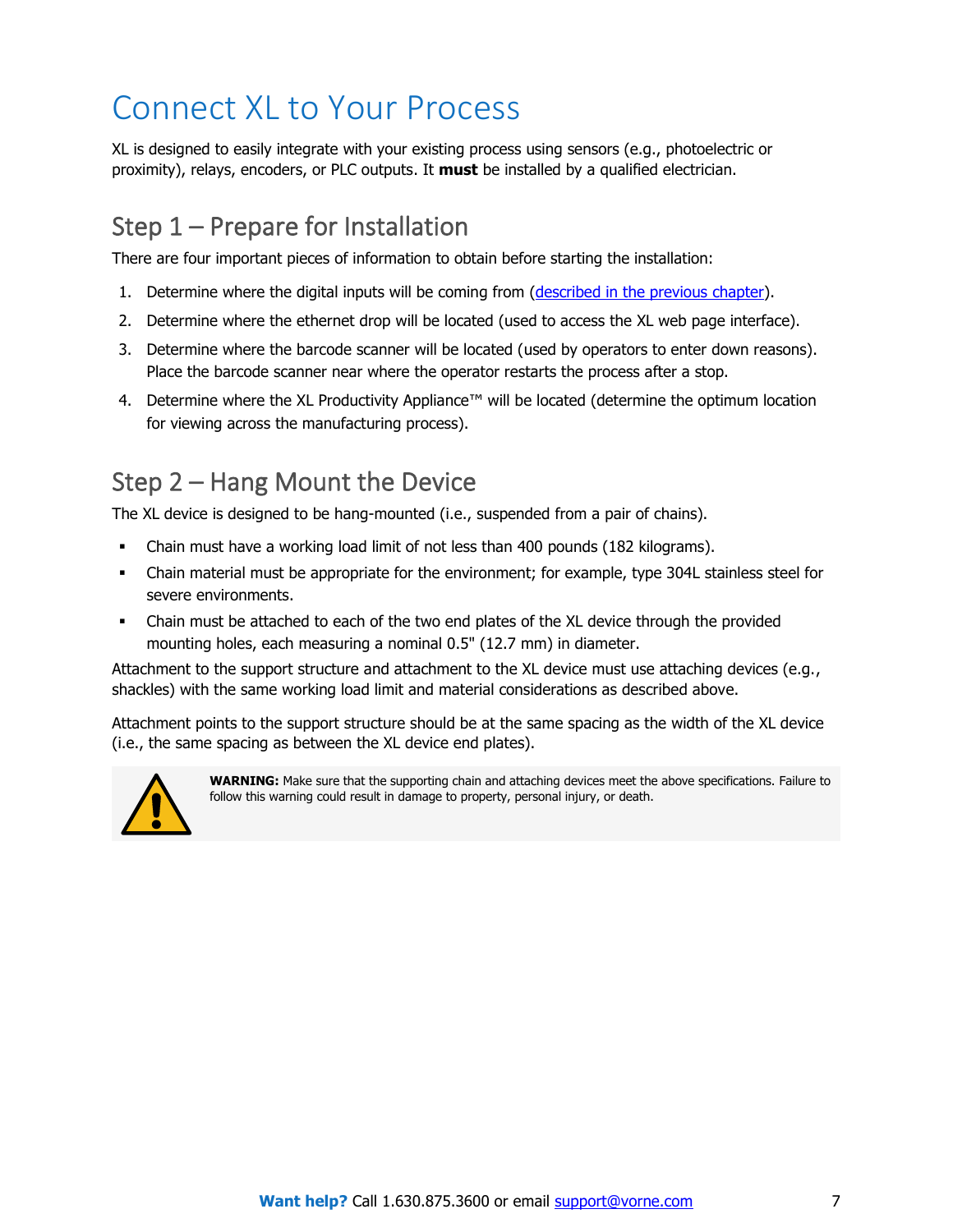## <span id="page-7-0"></span>Step 3 – Remove Access Plate



**SHOCK HAZARD:** This product has more than one source of power. Relay outputs may be at mains potential from a secondary power source. Always disconnect power from all power sources before installing or servicing the XL device, and before opening the user access plate. Do not reapply power until the access plate has been reinstalled and securely closed. Failure to follow these precautions could result in personal injury or death due to electric shock.



**CAUTION:** Keep mains-connected wiring (including relay output wiring) separate from signal and I/O wiring. Use the left knockout(s) for mains-connected wiring (including relay output wiring) and the right knockout for signal and I/O wiring.



**CAUTION:** Take care to pass all wiring through the back panel knockouts using cable glands that meet local electrical code. Make sure that any unused knockouts are plugged using hardware that meets local electrical code.

- 1. Verify that all sources of power have been completely disconnected from the XL device.
- 2. Remove and save the screws holding the access plate (eight to ten screws depending on model).
- 3. Gently pull the access plate away from the XL device. The access plate will remain connected to the XL device via its grounding strap.

### <span id="page-7-1"></span>Step 4 – Take Note of Connector Locations

For the installation, you will need to connect:

- **RS-232** (for the barcode scanner)
- **High Speed Input Terminal** (to provide XL with digital inputs)
- 10/100 Ethernet (to access XL over the network)

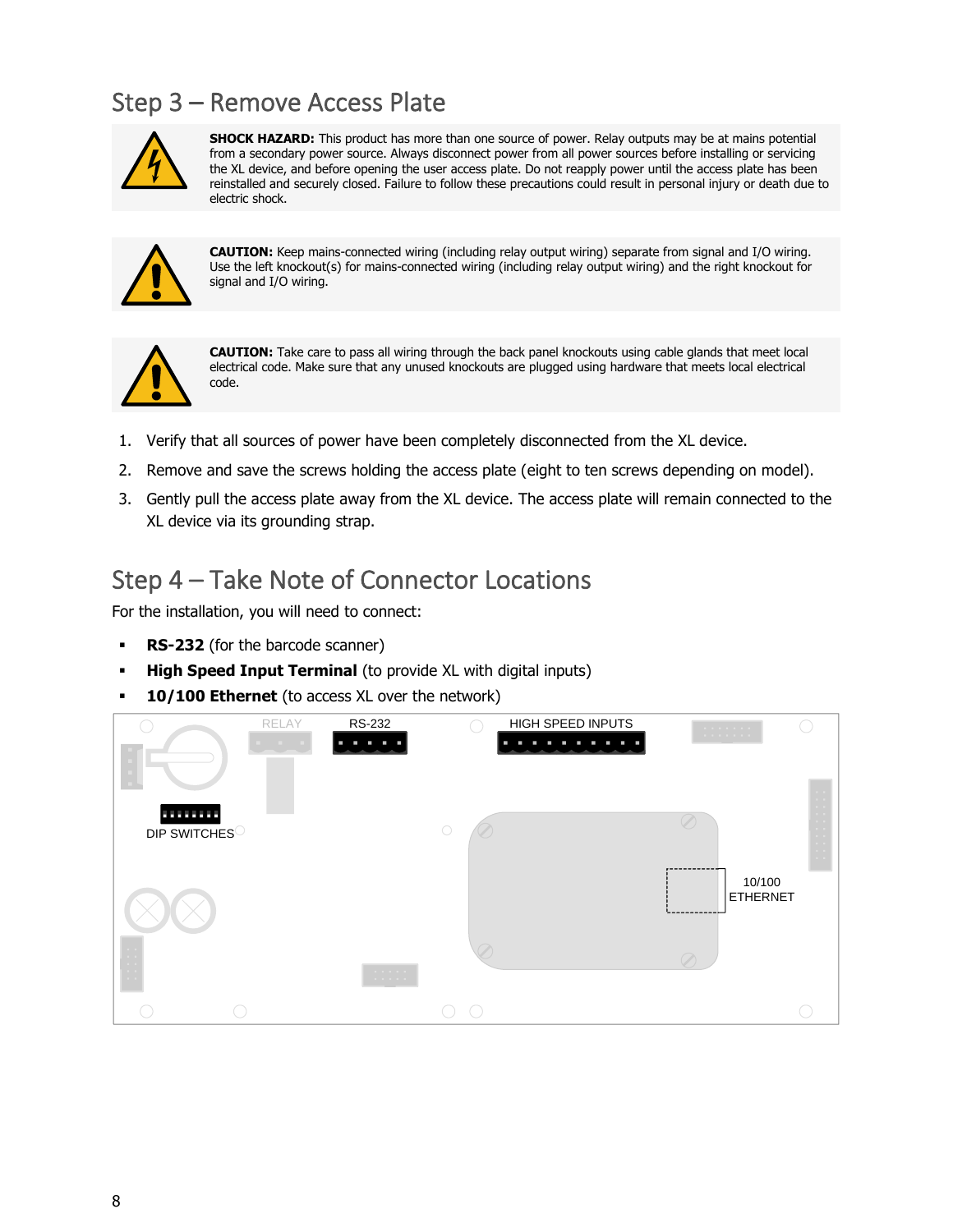## <span id="page-8-0"></span>Step 5 – Connect Digital Inputs

#### Overview

XL uses either digital sinking inputs, or 5 to 24 VDC digital sourcing inputs (if providing multiple digital inputs, they must all be either sinking or sourcing).

Most XL users provide these signals from existing photoelectric sensors, proximity switches, relays, PLC (Programmable Logic Controller) outputs, or other devices that are physically appropriate for their manufacturing environment. The maximum signal frequency is 4,000 Hz.

Refer to **Appendix C** for digital input specifications.

#### **Connections**

Wire your digital inputs to the 10-pin terminal block marked "HIGH SPEED INPUTS". This terminal block can be unplugged from the logic board to make wiring easier. Refer to the [previous chapter](#page-5-0) for guidance on which dedicated digital inputs to connect:

- In Count (required; can also function as the Cycle Input)
- **•** Out Count (*optional*; required for quality metrics if not manually scanning reject reasons)
- Cycle Input (*optional*; for multiple-step manufacturing processes)
- End of Line Count (*optional*; to count finished goods at the end of the process)

#### Wiring Diagram for Sensors with Sinking (NPN) Outputs

Sensors are connected to power from the XL device. In Count and Reject Count are shown (additional sensors may be connected in the same way).



#### Wiring Diagram for Sensors with Sourcing (PNP) Outputs

Sensors are connected to power from the XL device. In Count and Reject Count are shown (additional sensors may be connected in the same way).

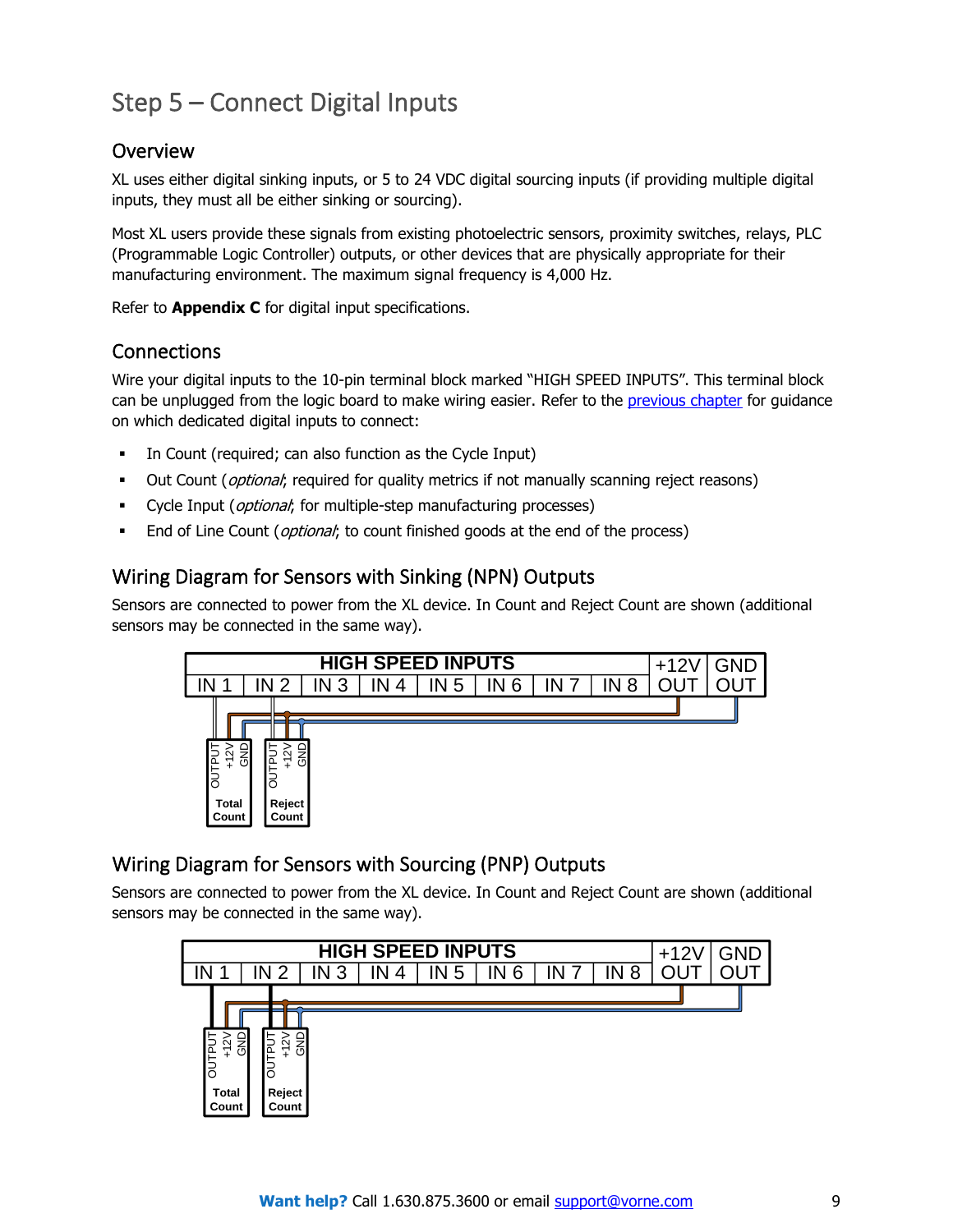#### Wiring Diagram for PLC Outputs

A shared DC ground is established between the PLC and the XL device. In Count and Reject Count are shown (additional PLC outputs may be connected in the same way).



### <span id="page-9-0"></span>Step 6 – Connect Barcode Scanner

XL is designed to interface to barcode scanners with an RS-232 output. The following instructions are based on XL Barcode Kits from Vorne.

- 1. Wire the XL barcode interface cable to the 5-pin terminal block marked "RS-232". This terminal block can be unplugged to make wiring easier:
	- **•** Red wire to pin 1 ( $RxD1 \sim XL$  Receive Data).
	- **•** Green wire to pin 2 (TxD1  $\sim$  XL Transmit Data).
	- **•** Black wire to pin 3 (GND  $\sim$  XL Ground).
- 2. Plug the male 9-pin D-sub connector at the end of the XL interface cable into the female 9-pin D-sub connector of the barcode scanner.



- Wired Scanners (the DC power receptacle is located on the back of the D-sub connector).
- Wireless Scanners (the DC power receptacle is located on the base unit).
- 4. Plug the AC adapter into an AC power outlet.

### <span id="page-9-1"></span>Step 7 – Connect Ethernet Port

The XL device includes a 10/100 Ethernet port, which is used to connect XL to your local network. This port supports Auto-MDIX (automatic crossover) so either a straight-through or crossover cable can be used.

- 1. Gently plug one end of the Ethernet cable into the RJ45 jack on the XL logic board, latch side up (away from the board).
- 2. Plug the other end of the Ethernet cable into your local network drop.

### <span id="page-9-2"></span>Step 8 – Reinstall Access Plate

Fasten the access plate to the back panel using the screws that were removed in **Step 3 – Remove Access Plate**.

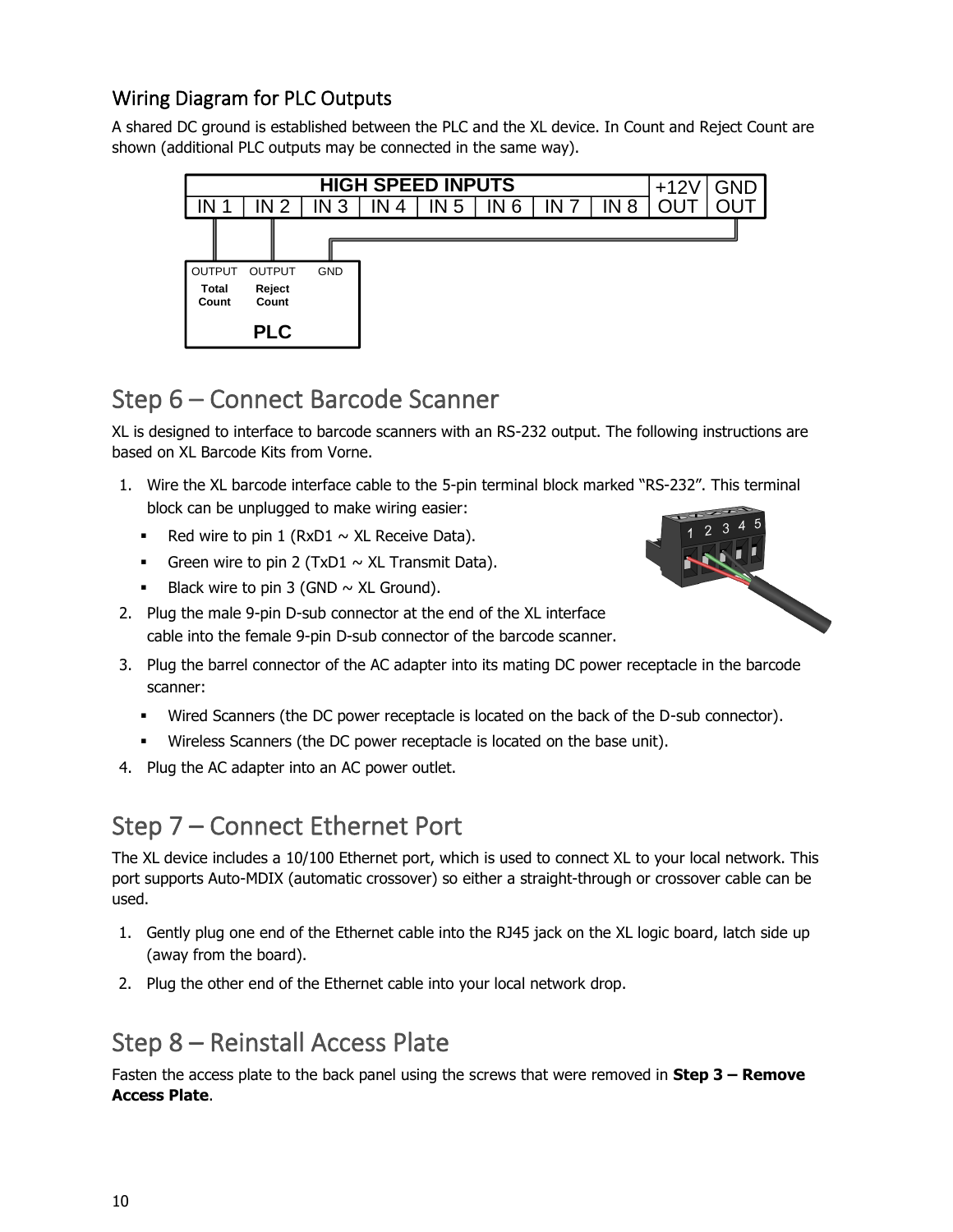## <span id="page-10-0"></span>Step 9 – European Union: Install Clamp-On Ferrite Core



**ATTENTION:** A ferrite core must be installed on cables connected to Ethernet Cable to meet EU EMI suppression requirements.

A clamp-on ferrite core is provided with XL systems sold within the European Union. The Ethernet cable should be wrapped twice around the ferrite core.

- 1. Open the clamp-on ferrite core.
- 2. Position the ferrite core outside the XL system, as close as possible to where the signal wires exit the back panel.
- 3. Wrap the Ethernet cable twice through the ferrite core.
- 4. Close the ferrite core around the Ethernet cable.

### <span id="page-10-1"></span>Step 10 – Apply Power



**SHOCK HAZARD:** This product must be grounded. Never defeat the ground conductor or operate the product in the absence of a suitably installed ground conductor.



**ATTENTION:** This product is suitable for connection to a TN-S power distribution system (AC Hot and AC Neutral lines with a separate protective grounding conductor).



**ATTENTION:** Refer to **Appendix C – Specifications** for power requirements.

- 1. Apply mains power to the XL device.
- 2. Verify that the XL scoreboard lights up and starts showing information. The format of the information will depend on the XL model.

### <span id="page-10-2"></span>Step 11 – Test Barcode Scanner

Scan this barcode to test the barcode scanner and its connection to XL. The XL display will show a message for five seconds indicating that the barcode connection test has passed.

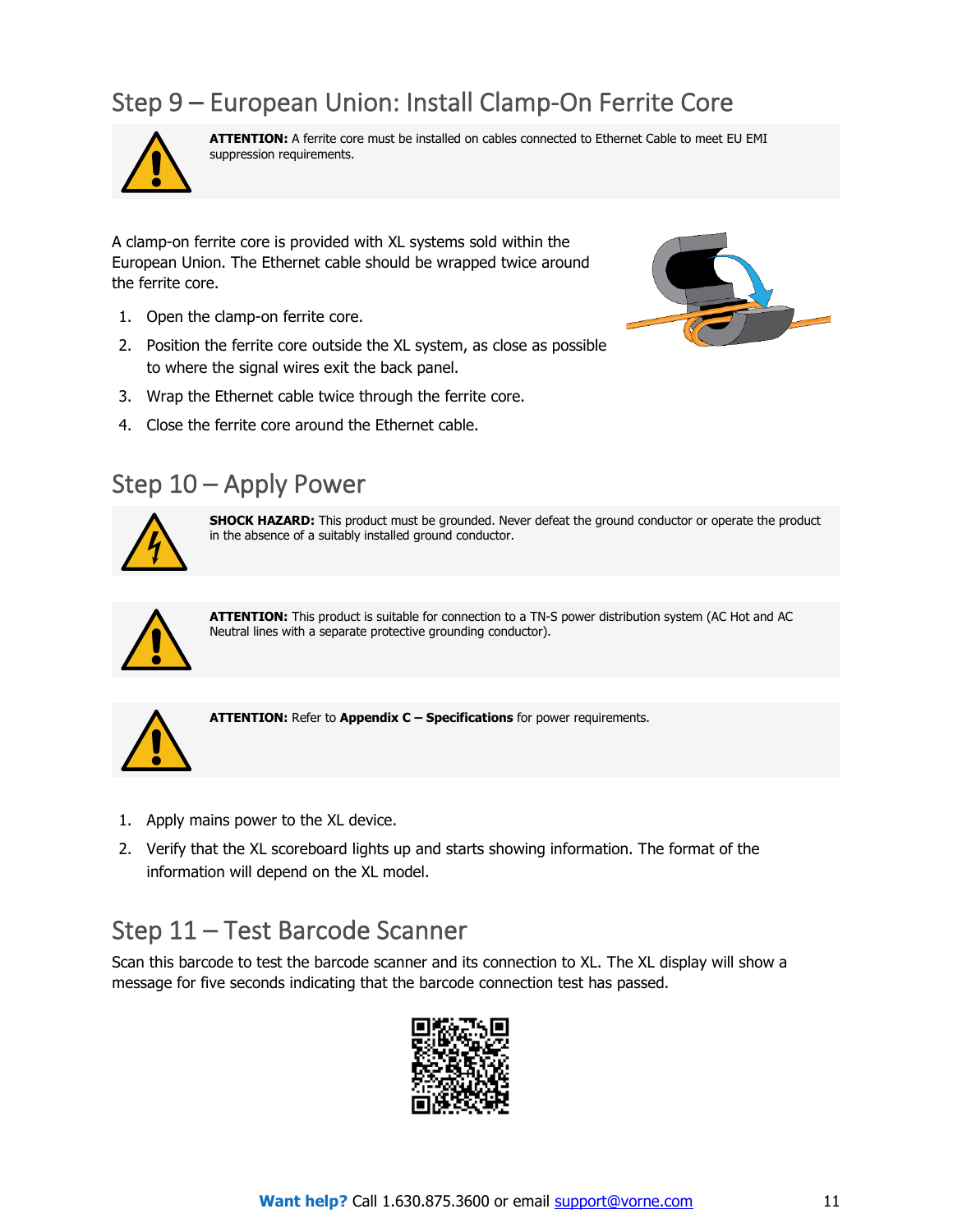# <span id="page-11-0"></span>Appendix A – Relay Output



**WARNING:** XL products are not designed or intended for control applications, and MUST NOT be used for control applications under any circumstances. Outputs (e.g., relays) are provided for annunciation only, and MUST NOT be used for control purposes.



**CAUTION:** Keep mains-connected wiring (including relay output wiring) separate from signal and I/O wiring. Use the left knockout for mains-connected wiring (including relay output wiring) and the right knockout for signal and I/O wiring.



**CAUTION:** Carefully route relay output wiring to keep it away from electronic components inside the enclosure.

## <span id="page-11-1"></span>Relay Output Operation

XL devices have one relay output on the main logic board. The relay output is intended to alert operators to down time, and to prompt them to scan a reason for a down event.

The relay behavior can be configured in the **Settings** > **Connections** > **Relay Output** page in the XL Web Page Interface. The relay can be configured as follows:

- When down time is detected, turn the relay on immediately. Turn off when a reason is scanned.
- When down time is detected, turn the relay on only after the process is running. Turn off when a reason is scanned, or a new down event is started.

### <span id="page-11-2"></span>Relay Output Wiring

The relay output must only be used with a **resistive load**.

The current per relay contact must not exceed 1 Amp, and the voltage per relay contact must not exceed 30 VDC or 250 VAC.

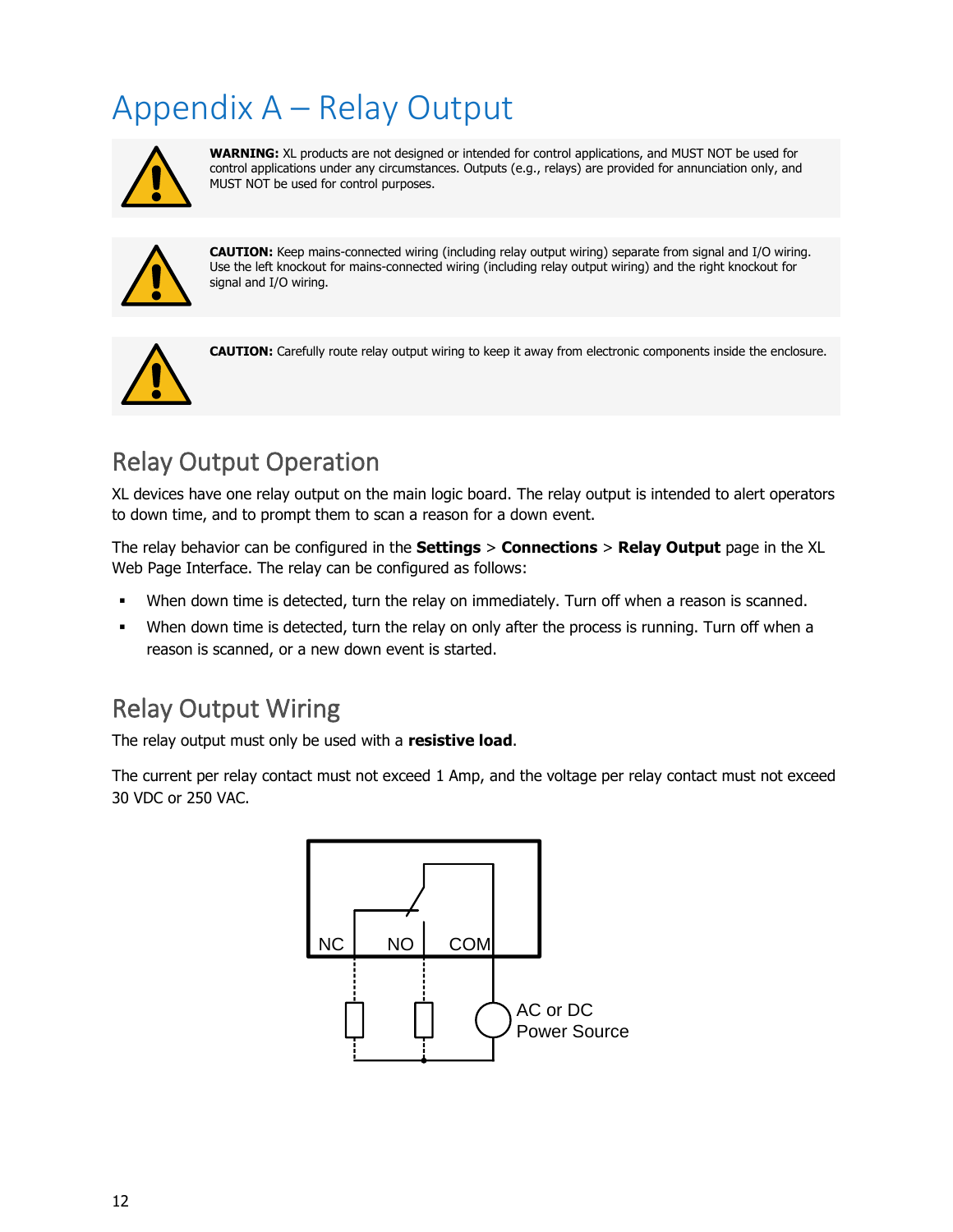# <span id="page-12-0"></span>Appendix B – DIP Switch Settings

All DIP Switches should be **OFF** for regular operation. Changes to DIP switch settings are recognized **only** at XL power-up. Carefully review the information in the table below before making any changes to DIP switch settings.



**SHOCK HAZARD:** This product has more than one source of power. Relay outputs may be at mains potential from a secondary power source. Always disconnect power from all power sources before installing or servicing the XL device, and before opening the user access plate. Do not reapply power until the access plate has been reinstalled and securely closed. Failure to follow these precautions could result in personal injury or death due to electric shock.

| <b>Switch</b>  | <b>Function</b>          | <b>Description</b>                                                                                  |                        |  |
|----------------|--------------------------|-----------------------------------------------------------------------------------------------------|------------------------|--|
| 1              | <b>Password Recovery</b> | Enables password recovery.                                                                          |                        |  |
|                |                          | OFF - Default                                                                                       | ON - Password Recovery |  |
| $\overline{2}$ | <b>None</b>              | Reserved                                                                                            |                        |  |
| 3              | <b>None</b>              | Reserved                                                                                            |                        |  |
| $\overline{4}$ | <b>None</b>              | Reserved                                                                                            |                        |  |
| 5              | <b>None</b>              | Reserved                                                                                            |                        |  |
| 6              | <b>None</b>              | Reserved                                                                                            |                        |  |
| 7              | <b>None</b>              | Reserved                                                                                            |                        |  |
| 8              | <b>Lamp Test</b>         | Turns on all LEDs on the scoreboard for visual verification.<br>$OFF - Default$<br>$ON - Lamp Test$ |                        |  |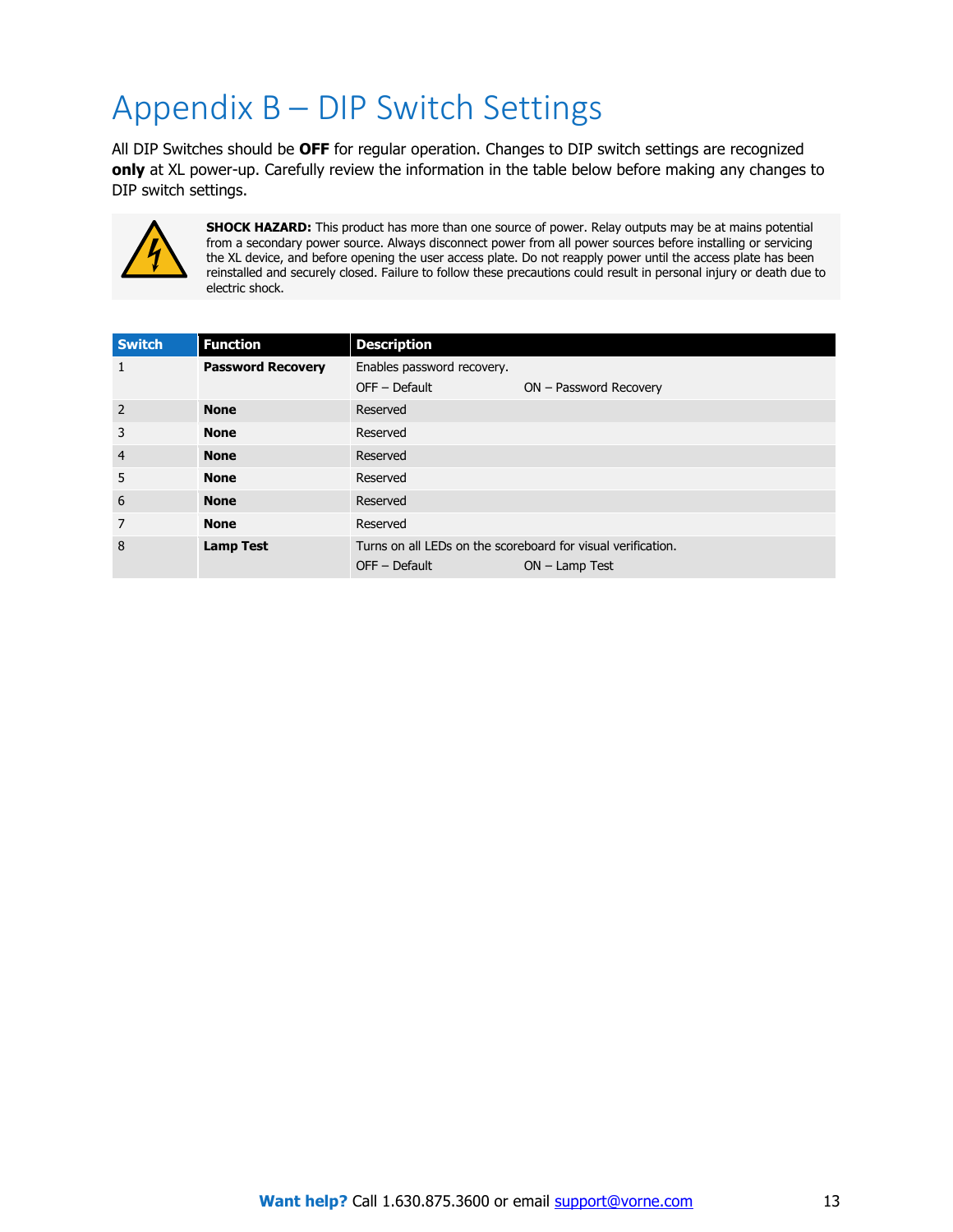# <span id="page-13-0"></span>Appendix C – Specifications

### <span id="page-13-1"></span>Operating Conditions

| <b>Item</b>                | <b>Specification</b>                                                                                                                    |
|----------------------------|-----------------------------------------------------------------------------------------------------------------------------------------|
| <b>Power</b>               | 100 to 240 VAC, 50 to 60 Hz (power and current requirements for each model are shown in<br><b>Model-Specific Specifications below).</b> |
| <b>Ambient Temperature</b> | 32°F to 122°F (0°C to 50°C)                                                                                                             |
| <b>Relative Humidity</b>   | 5% to 95% Non-Condensing                                                                                                                |

### <span id="page-13-2"></span>Inputs and Outputs

Digital Inputs are configured through the XL web page interface by navigating to **Settings** > **Connections** > **Digital Inputs**. Refer to the **Configure XL** guide for step-by-step instructions.

| <b>Item</b>              | <b>Specification</b>                                                                                                                                               |
|--------------------------|--------------------------------------------------------------------------------------------------------------------------------------------------------------------|
| <b>High Speed Inputs</b> | (8) Digital Inputs, 5 to 24 VDC, port is configurable as Sink or Source via browser<br>Low Speed (50 Hz max) or High Speed (4,000 Hz max) configurable via browser |
| <b>Relay Output</b>      | (1) SPDT Relay, 30 VDC or 250 VAC at 1A (max), Resistive load only                                                                                                 |
| +12 VDC Power Out        | Supplies 100 ma (max) for sensors                                                                                                                                  |

### <span id="page-13-3"></span>Communication Ports

Communication ports are configured through the XL web page interface by navigating to **Settings** > **Connections > Ethernet**.

| <b>Item</b>         | <b>Specification</b>                        |
|---------------------|---------------------------------------------|
| <b>Ethernet</b>     | IEEE 802.3, 10/100 Mbps, Auto-MDIX, RJ-45   |
| <b>Serial Ports</b> | (2) RS-232, 300 to 115.2k baud, Full-Duplex |

### <span id="page-13-4"></span>Model-Specific Specifications

All models include tricolor scoreboards (green, red, amber). The specified power represents maximum power (all LEDs on).

| <b>Model</b>   | <b>Display Configuration</b>                 | Dimensions $-$ W x H x D                                   | Weight                  | <b>Power</b> |
|----------------|----------------------------------------------|------------------------------------------------------------|-------------------------|--------------|
| <b>XL810-1</b> | Alphanumeric, 80-Column                      | 26.2 x 13.7 x 3.5 in (67 x 35 x 9 cm)                      | 19 lb (8.6 kg)          | 80 W         |
| <b>XL810-2</b> | Alphanumeric, 160-Column                     | 50.2 x 13.7 x 3.5 in $(128 \times 35 \times 9 \text{ cm})$ | 33 lb (15.0 kg)         | 160 W        |
| <b>XL610</b>   | Digital, 3-Line x 6-Digit 2.3 in (5.8 cm)    | $31.0 \times 15.9 \times 3.5$ in (79 x 40 x 9 cm)          | 23 lb (10.4 kg)         | 50 W         |
| <b>XL410</b>   | Digital, 1-Line $x$ 6-Digit 4.0 in (10.1 cm) | 23.4 x 8.4 x 3.5 in (59 x 21 x 9 cm)                       | 9 lb $(4.1 \text{ kg})$ | 30 W         |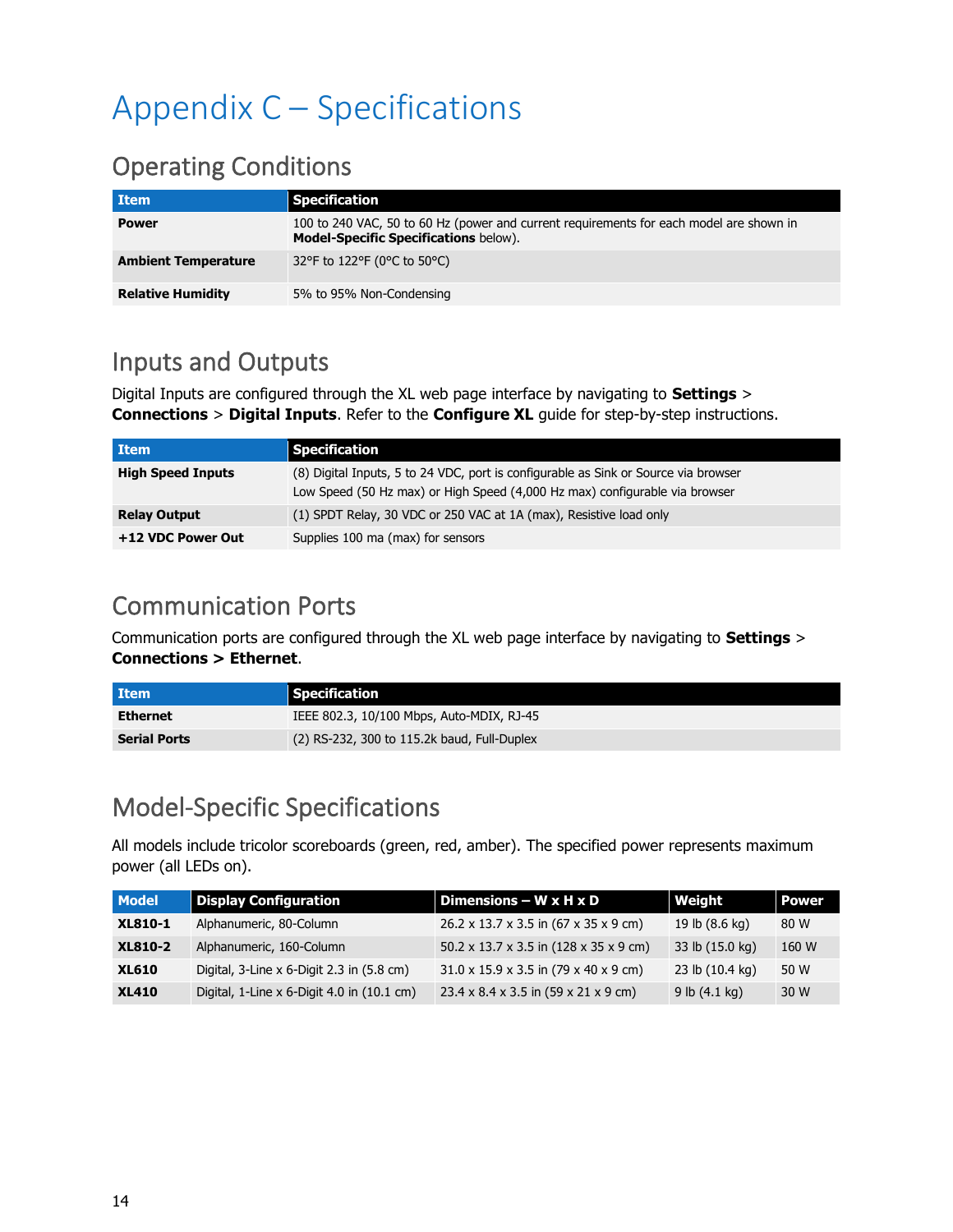<span id="page-14-0"></span>

Name and Address of the manufacturer:

**Vorne Industries 1445 Industrial Drive Itasca, Illinois USA 60143**

**Tel:** +1.630.875.3600 **Email:** [support@vorne.com](mailto:support@vorne.com)

This declaration of conformity is issued under the sole responsibility of Vorne Industries, Inc.

| <b>OBJECT OF THE DECLARATION</b> |                              |  |
|----------------------------------|------------------------------|--|
| ■ Type of Object:                | Production Monitoring System |  |
| • Regulatory Model:              | XL810 Productivity Appliance |  |
| • Regulatory Type:               | XL810-1                      |  |
| - Trade/Manufacturer Name:       | Vorne Industries, Inc.       |  |

The object of the declaration described above is in conformity with the following directives:

- **DIRECTIVE 2014/30/EU** OF THE EUROPEAN PARLIAMENT AND OF THE COUNCIL of 26 February 2014 on the harmonization of the laws of the Member States relating to electromagnetic compatibility.
- **EXECTIVE 2014/35/EU** OF THE EUROPEAN PARLIAMENT AND OF THE COUNCIL of 26 February 2014 on the harmonization of the laws of the Member States relating to the making available on the market of electrical equipment designed for use within certain voltage limits.
- **DIRECTIVE 2011/65/EU** OF THE EUROPEAN PARLIAMENT AND OF THE COUNCIL of 8 June 2011 on the restriction of the use of certain hazardous substances in the electrical and electronic equipment.

The object of the declaration described above has been assessed and found in compliance with the following harmonized standards, regulations, and technical references:

| <b>SAFETY</b>         | EN 60950-1:2006 + A11:2009 + A1:2010 + A12:2011 + A2:2013 |                                                    |  |
|-----------------------|-----------------------------------------------------------|----------------------------------------------------|--|
| <b>EMC</b>            | EN 55011:2016/A1:2017                                     |                                                    |  |
|                       | EN 55024:2010, A1:2015                                    |                                                    |  |
|                       | EN 55032:2015                                             |                                                    |  |
|                       | EN 61000-6-2:2005                                         |                                                    |  |
|                       | EN 61000-6-4:2007, A1:2011                                |                                                    |  |
|                       | EN 61326-1:2013                                           |                                                    |  |
|                       | EN 61000-3-2:2014                                         |                                                    |  |
|                       | EN 61000-3-3:2013                                         |                                                    |  |
| <b>RoHS</b>           | EN 50581:2012                                             |                                                    |  |
|                       |                                                           |                                                    |  |
|                       |                                                           | Norman Vorne                                       |  |
| Itasca, Illinois, USA |                                                           |                                                    |  |
| Place of Issue        |                                                           | Signed for and on behalf of Vorne Industries, Inc. |  |
| April 04, 2018        |                                                           | <b>Norman Vorne</b>                                |  |
| Date of Issue         |                                                           | <b>Full Printed Name</b>                           |  |
|                       |                                                           | <b>Vice-President</b>                              |  |
|                       |                                                           | Position/Title                                     |  |